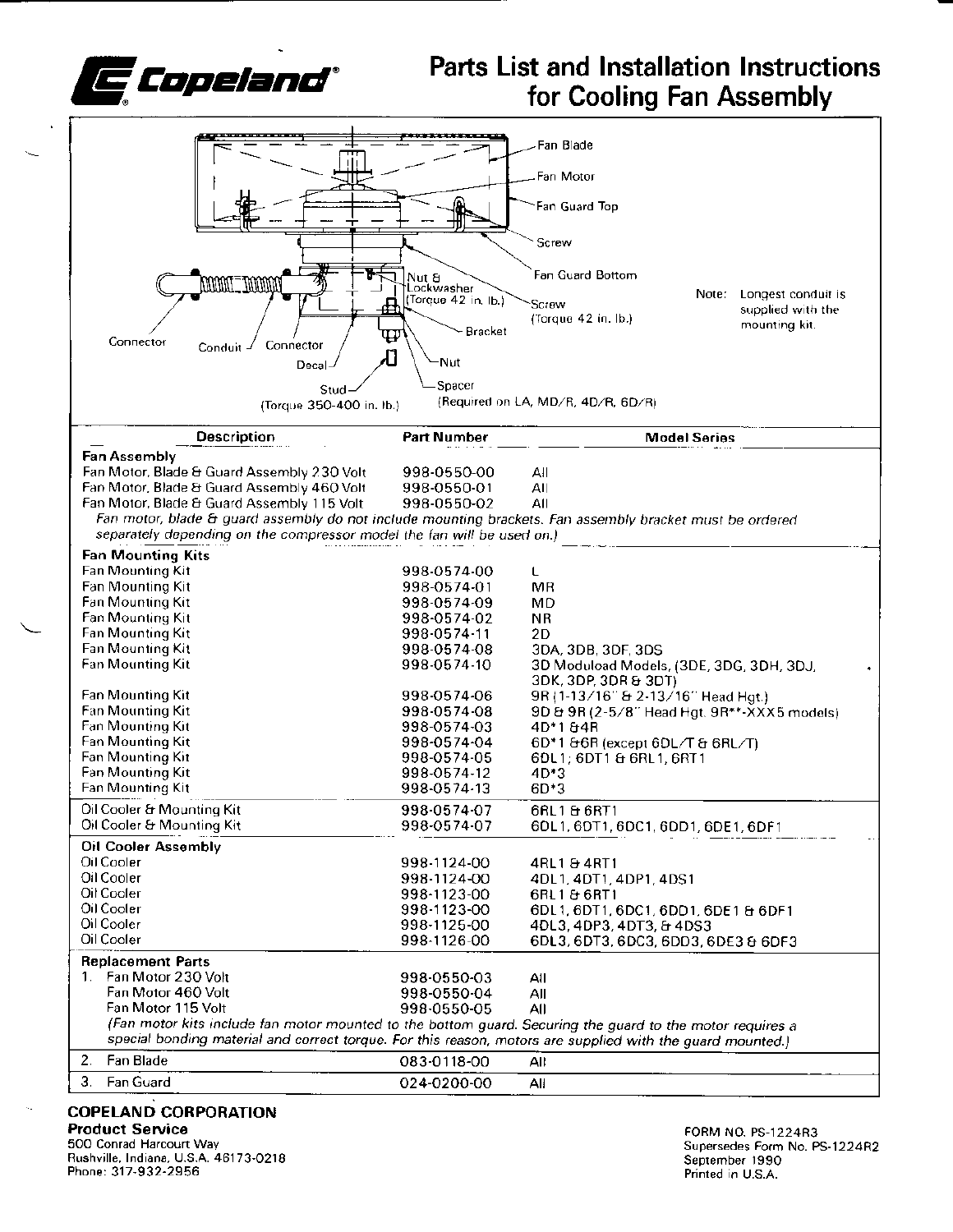## MOUNTING BRACKET AND STUD LOCATION

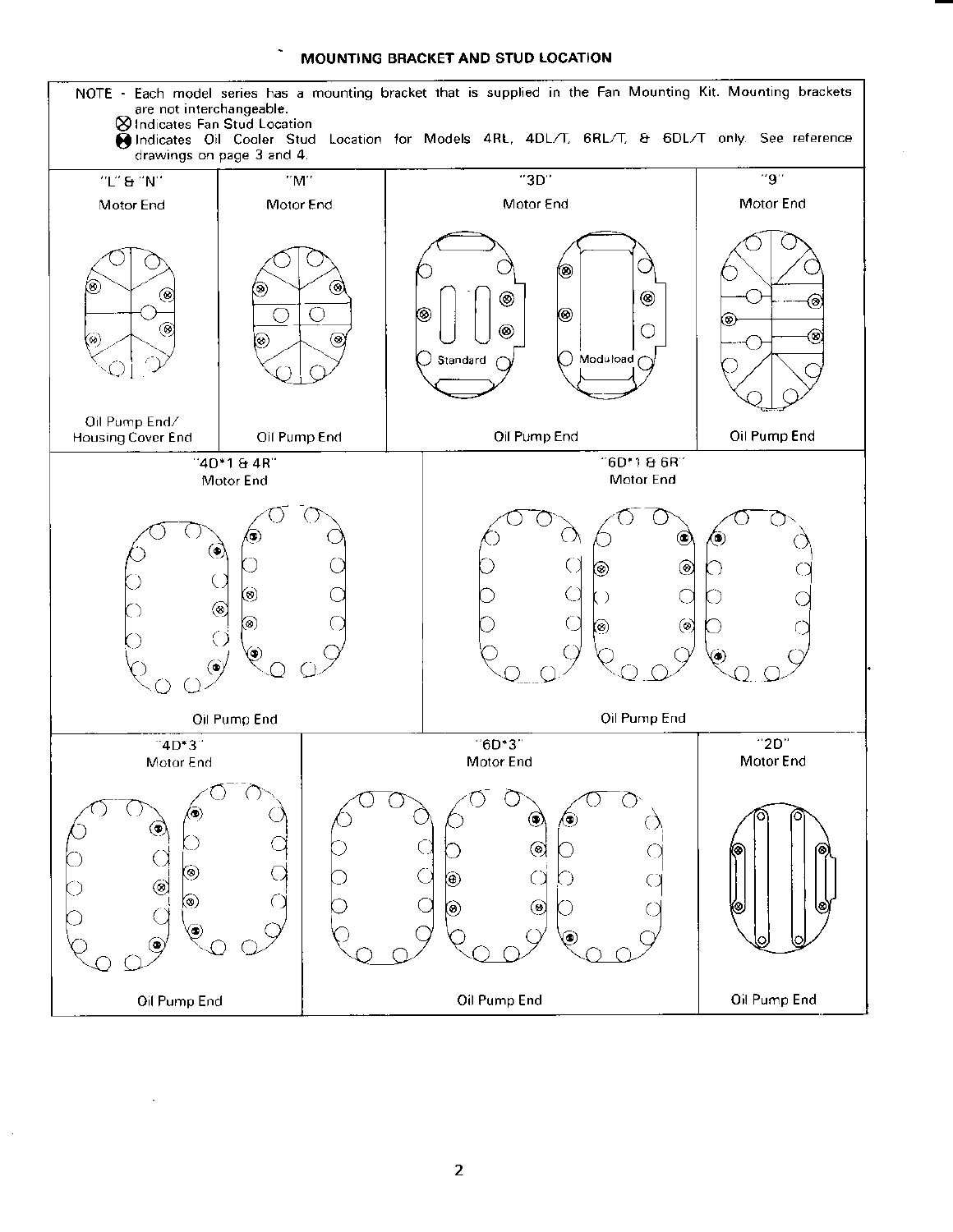**Mounting Studs** 



| <b>Mounting Spacers</b> |        |  |  |  |
|-------------------------|--------|--|--|--|
| Spacer                  | Height |  |  |  |
| 027-0184-01             | 5/8″   |  |  |  |
| 027-0184-02             | 3/8″   |  |  |  |
| 027-0184-03             | 5/16″  |  |  |  |

| <b>Model Series</b>              | Stud        | А          |             |              |             |
|----------------------------------|-------------|------------|-------------|--------------|-------------|
| L, $9R(1.13/16"$ Head Hgt.)      | 103-0027-01 | 7/8"       | $2 - 1/2$   | .            | $3 - 3 / 4$ |
| $MR, 9R (2-13/16" Head Hat.)$    | 103-0027-12 | 7/8"       | $3-1/2$     |              | $4 - 3/4$ " |
|                                  | 103-0027-03 | $-7/8$     | $3 - 3 / 4$ |              | $5^{\circ}$ |
| 4R. 6R                           | 103-0027-07 | $1 - 3/4"$ | $2 - 3/8$   | $1 - 5/16$   | 4"          |
| MD. 4D*1. 6D*1                   | 103-0027-08 | 7/8"       | $2 - 5/8"$  | $1-5/16$     | $3 - 7/8$   |
| $4D*3.6D*3$                      | 103-0027-14 | 7/8"       | $4 - 1/2$   | $1 - 5 / 16$ | $5 - 3 / 4$ |
| 3D, 9D* (2-5/8'' Head Hgt.), 2D- | 103-0027-09 | 7/8"       | $3 - 3/4$   | $1 - 5/16$   | 51          |
| 9R* (2-3/4″ Head Hgt.)           | 103-0027-10 | 7/8″       | $3 - 5/8$   | $1 - 5/16$   | $4 - 7/8$   |

\* Discharge pad located on the side of the cylinder head.

## **CAUTION:**

When replacing a compressor that has a vertical fan installed, remove the studs for use on the replacement compressor. Some service compressor are shipped less fan mounting studs.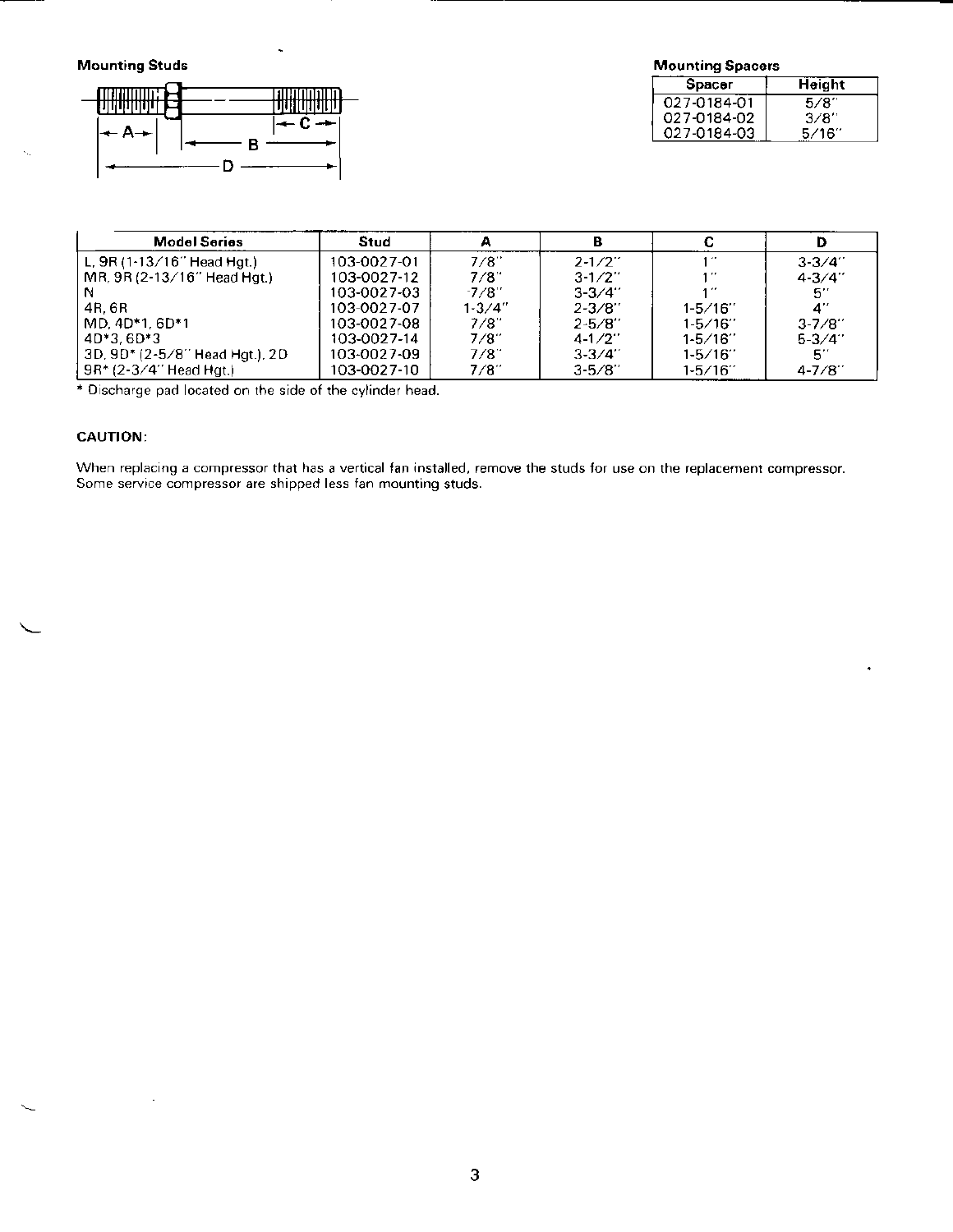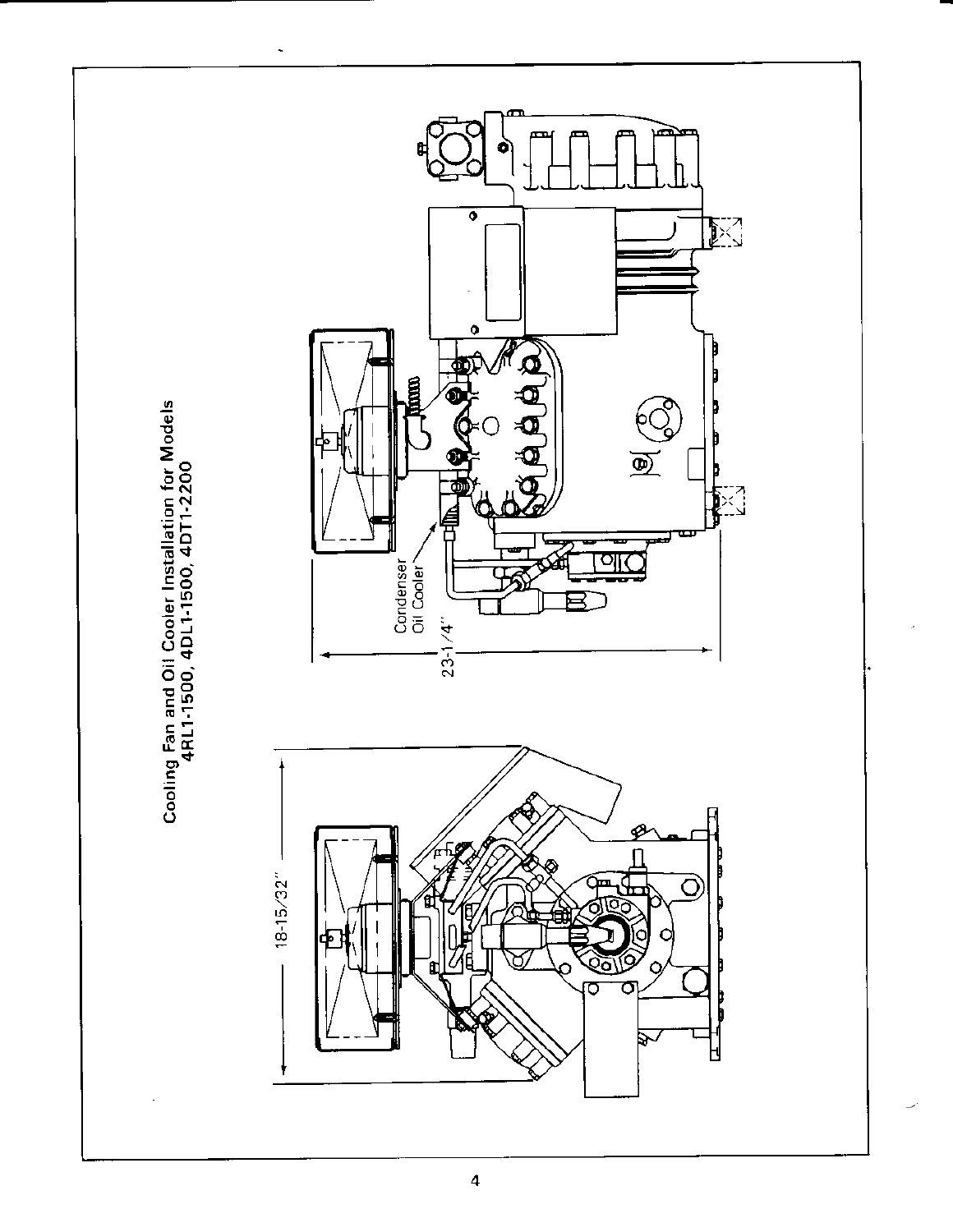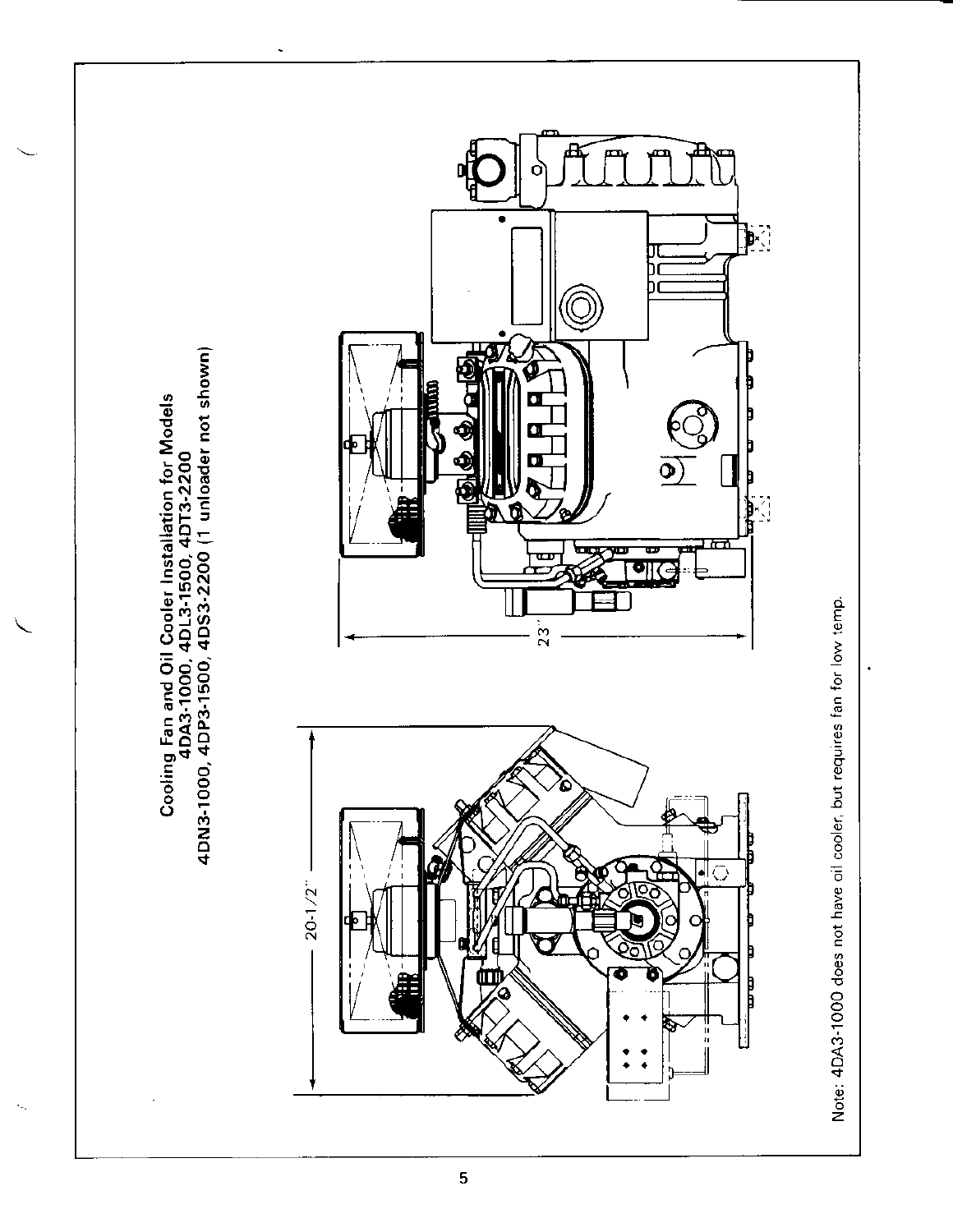

 $\bf 6$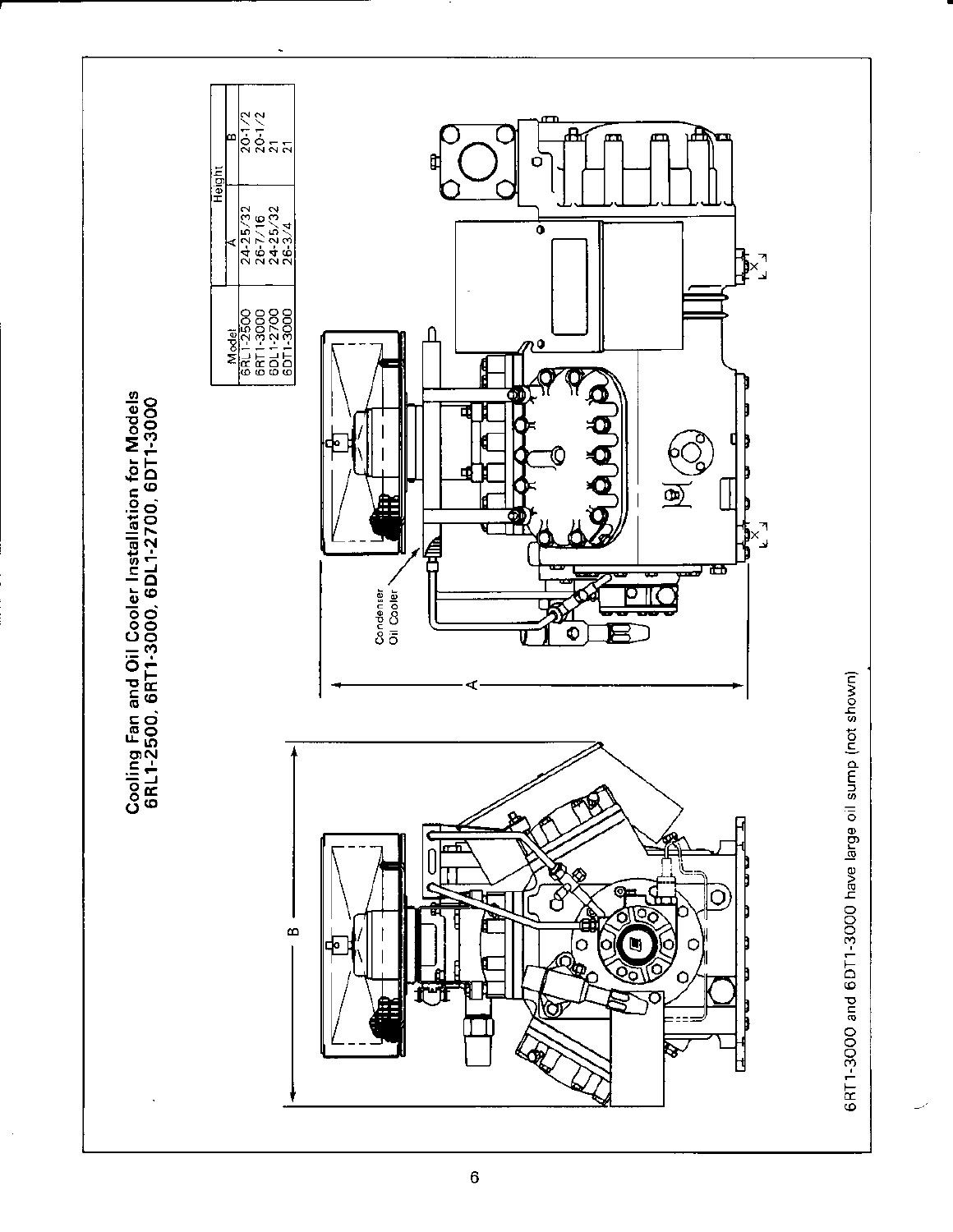

 $\mathbf{Q}_{\mathrm{max}}$ 

 $\bar{z}$